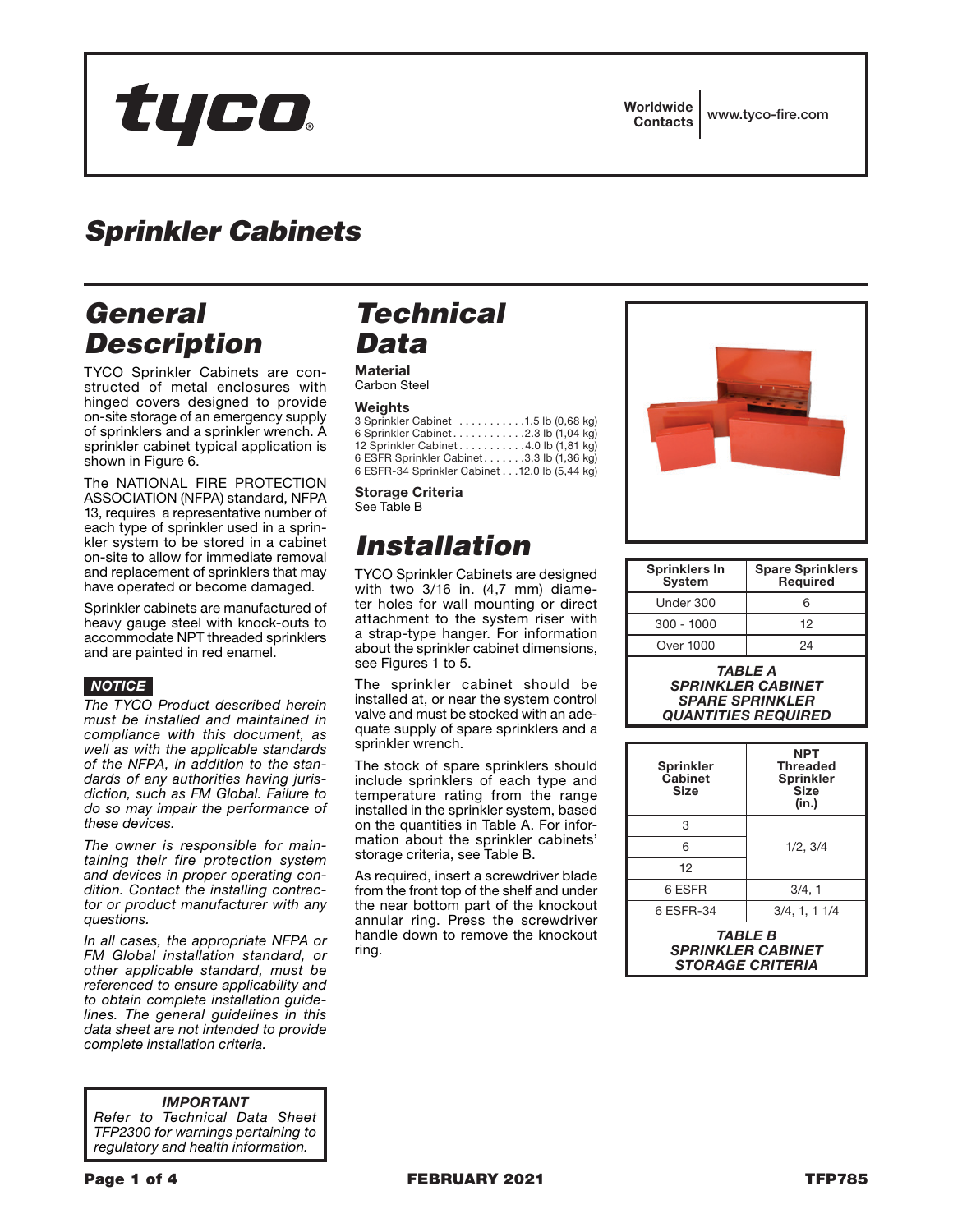

TFP785 Page 2 of 4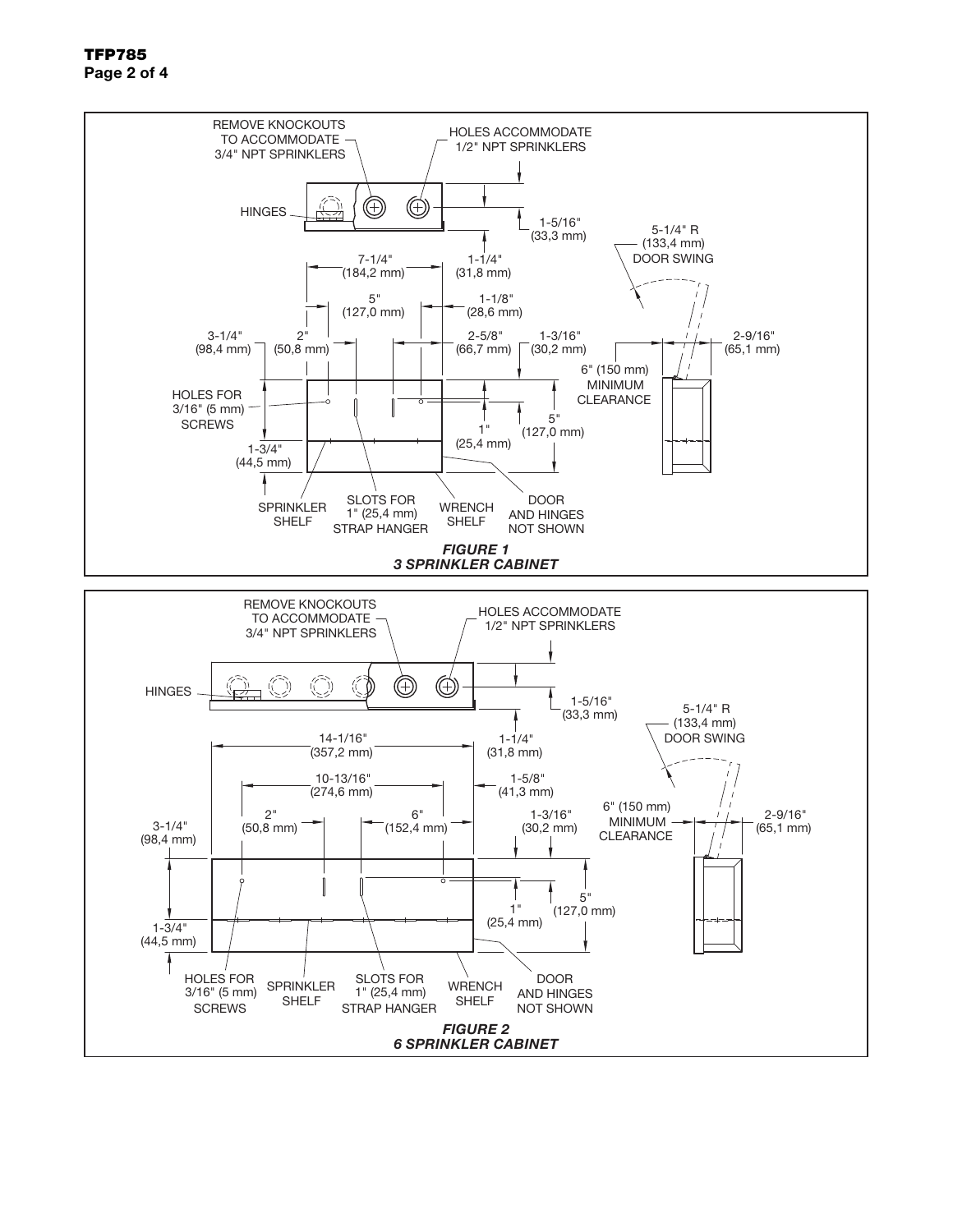